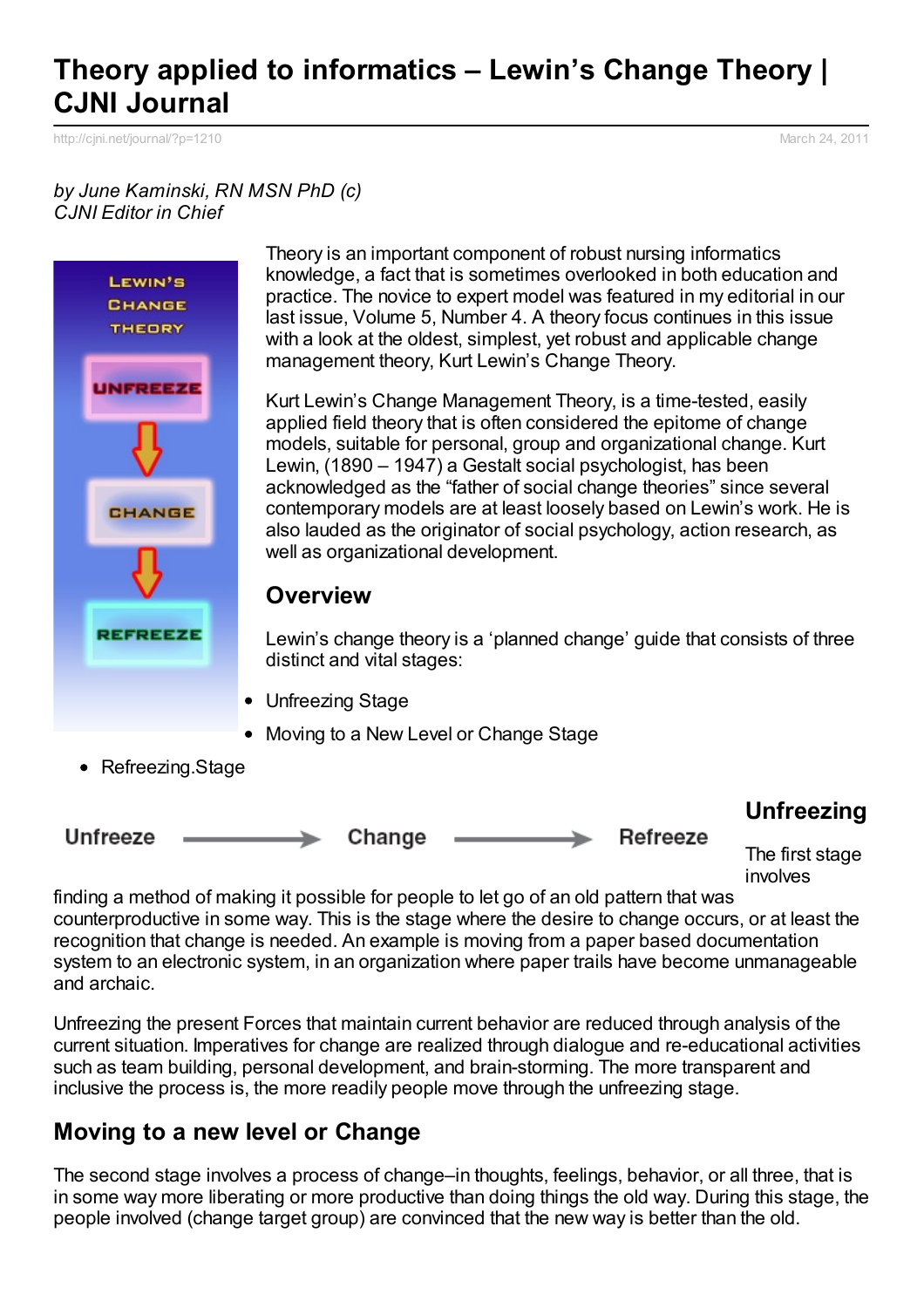Having analyzed the present situation, new structures and processes are put in place to achieve the desired improvements. This is the most time-consuming, costly, yet productive stage as far as tangible results go.

### **Refreezing**

The third and final stage consists of establishing the change as a new habit or process, so that it now becomes the "standard operating procedure" or status quo. Without some process of refreezing, it is easy to backslide into the old ways of doing things. Rewards, support, and champion leadership continue to be important through this stage, which is essentially ongoing until the next major change is needed.

The changes implemented are 'frozen' in place to ensure that they become part of normal working procedures. This is done by establishing supportive mechanisms such as policies, rewards, ongoing support, and a solid orientation to the new system for incoming personnel.

## **Force Field Analysis**

Lewin extended his theory by including "force field analysis" which offers direction for diagnosing situations and managing change within organizations and communities. Lewin assumed that in any situation there are both driving and restraining forces that influence any change that may occur. According to Lewin's theory, human behavior is caused by forces – beliefs, expectations, cultural norms, and the like – within the "life space" of an individual or society. These forces can be positive, urging us toward a behavior, or negative, propelling us away from a beneficial behavior as illustrated in Figure 1.



Figure 1: Lewin's Force Field Analysis

## **Driving Forces**

Driving forces are forces that influence a situation, pushing in a particular direction: they tend to initiate a change and keep it going. In terms of

improving productivity in a work group, pressure from a supervisor, incentives, frustration with the current way of doing things (such as paper documentation) and competitive or social demands are examples of potential driving forces.

## **Restraining Forces**

Restraining forces are forces that act to restrain or decrease the driving forces – they make it difficult to move a change forward. Apathy, prohibitive cost, hostility, technology illiteracy and poor maintenance of equipment are examples of restraining forces which can inhibit change and may restrict productivity.

# **Equilibrium**

Equilibrium is the status quo or the present level of productivity, and can be disrupted or fortified by changes in the relationship between the driving and the restraining forces. Equilibrium is reached when the sum of the driving forces equals the sum of the restraining forces.

So before a change occurs, the force field is in equilibrium between forces favourable to change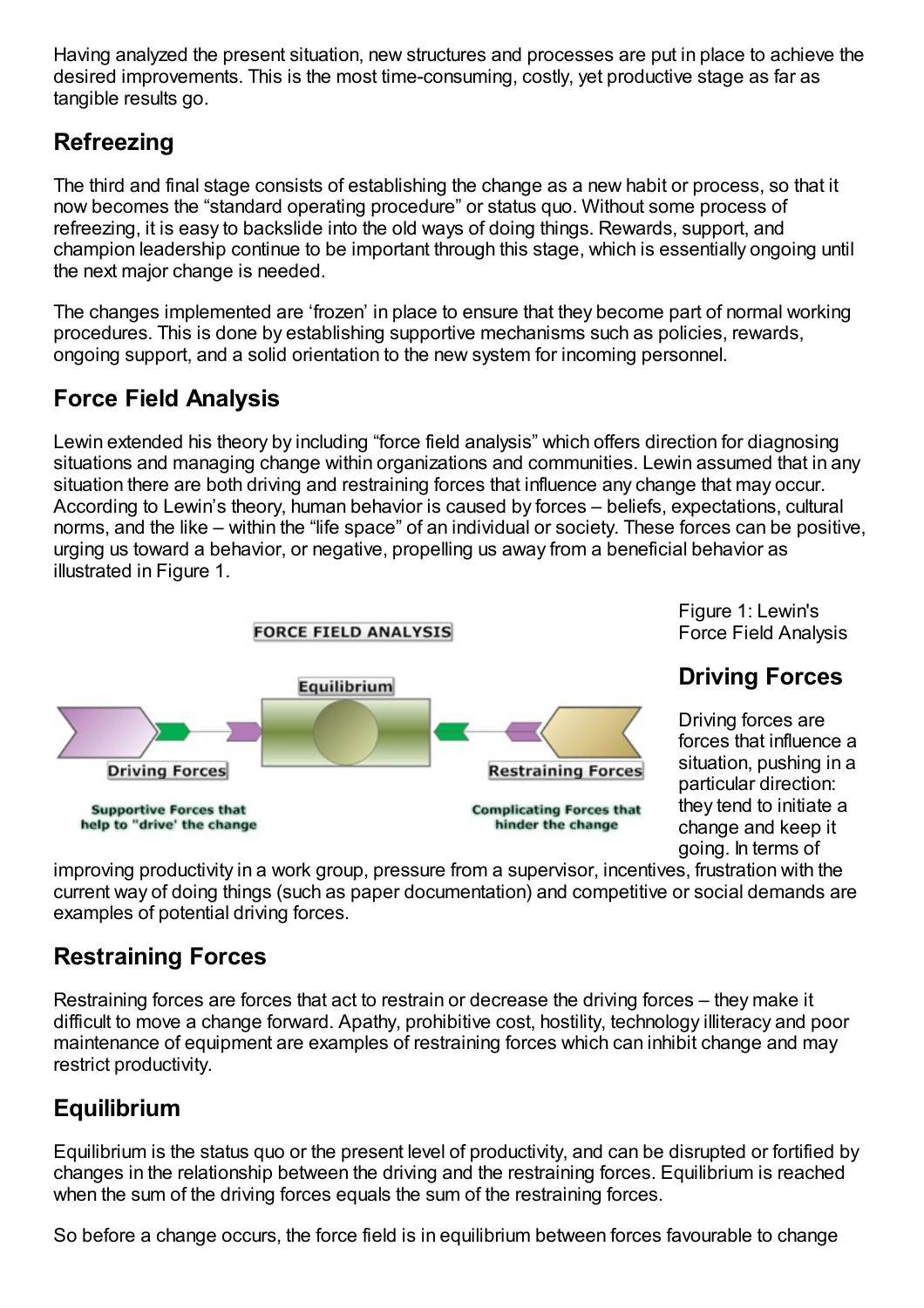and those resisting it. Lewin spoke about the existence of a quasi-stationary social equilibrium, which needed to be shifted during the change process, but then reestablished at a new level once the change had been refrozen.

For change to happen the status quo, or equilibrium must be upset – either by adding conditions favorable to the change or by reducing resisting forces.

Kurt Lewin proposed that whenever **driving forces** are stronger than **restraining forces**, the status quo or equilibrium will change. Successful change is achieved by either strengthening the driving forces or weakening the restraining forces.

The force field analysis integrates with Lewin's three stage theory of change as one works towards unfreezing the existing equilibrium, moving towards the desired change, and then freezing the change at the new level so that a new equilibrium exists that resists further change.

The goal of the change agent(s) is to support the driving forces to move beyond equilibrium and outweigh the impact of any restraining forces. This provides support in moving through the unfreezing – changing – refreezing stages of change.

Figure 2 illustrates a model adapted from Keller (2005) that applies Lewin's change theory stages to the process of implementing information systems and technologies. Although Lewin's change management theory was developed decades ago, it continues to offer a reliable and viable model for informatics-related changes.



Figure 2: Lewin's Change Theory and Technology Integration

#### **References**

Keller, C. (2005). "Virtual learning environments: three implementation perspectives." Learning, Media and Technology 30(3): 299-311.

Lewin, K. (1935) *A dynamic theory of personality.* New York: McGraw-Hill.

Lewin, K. (1936) *Principles of topological psychology.* New York: McGraw-Hill

Lewin, K. (1948) *Resolving social conflicts; selected papers on group dynamics.* Gertrude W. Lewin (ed.). New York: Harper & Row,